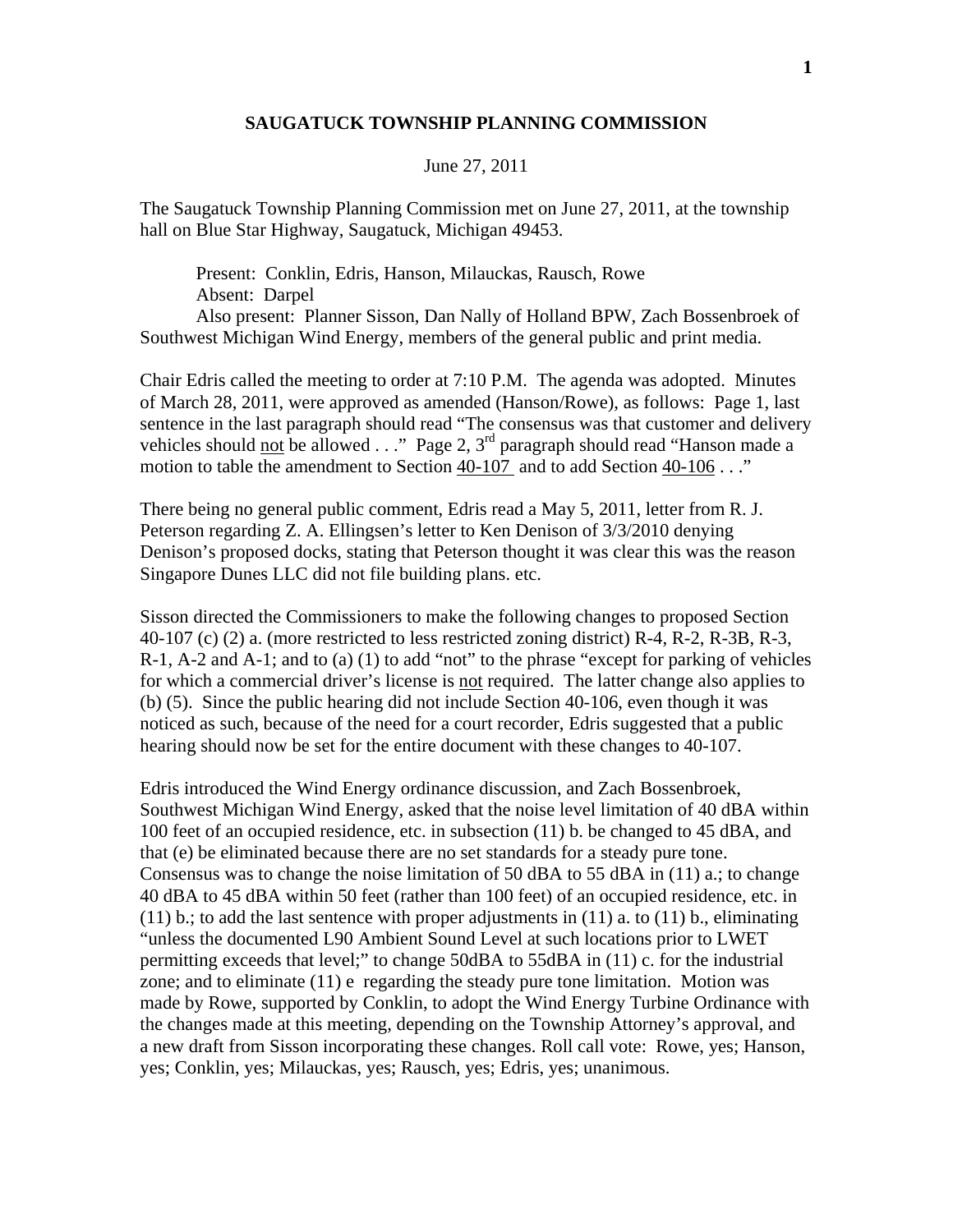Edris explained that the Township Board passed a three-month moratorium on the medical marihuana issue and asked the Planning Commission for an ordinance on the subject. He directed the Commissioners to consider a draft dated 6/13/11 provided by Atty Bultje which treats it as a home occupation.

Edris opened the meeting to public comment, and Tammy Jacobi, 515 Water St., read a letter stating that she is a registered nurse treating authorized patients in need of medical marihuana through a dispensary she established June 1 on Blue Star Highway.

Larry Darling, 3383 Blue Star Highway, who runs the Great Turtle Emporium, a medical marihuana dispensary on Blue Star Highway, provided the Commissioners with a copy of the code of ethics from a Michigan association dealing with marihuana which are more stringent than the State requires. He made the point that a single care-giver, growing marihuana, could not provide all the different types of marihuana which are available. He invited the Commissioners to visit his establishment for more information. He always requires patients to be legally registered.

Ken Beyer, 4784  $142<sup>nd</sup>$  Ave., Holland, Michigan Testing Authority, a private testing company, said his company tests cannabis from Jacobi's dispensary, for instance, to make sure it's safe from pesticides, herbicides, molds, fungus, e-coli etc. He explained the benefits of cannabis and said there are specific strains for specific maladies. Darling said the State does not require testing.

Don Karaus, 2025 Brookhill, Saugatuck, questioned the 1000-foot distance in (9) (b) required for a care-giver to be located from any school, library, or day care home, saying there is a grocery store selling liquor near a school.

Jacobi asked if the care-giver would have to register with the Township, and Sisson explained that the Township would not need to know whether the applicant for the home occupation were a patient or care-giver. Hanson pointed out that "dispensaries" are not included in this proposed amendment to the home occupation ordinance.

Darling asked if the home occupation could be carried on in a garage or pole barn, and Sisson explained that would require a SAU hearing, which defeats the purpose of keeping the care-giver and patient anonymous. Sisson further stated the marihuana must be grown in the home, only the care-giver having access to it.

Edris closed the public comment period. Sisson explained that this ordinance was proposed to keep the Township out of court, trying to stay within the State Statute, which does not mention multiple care-givers, dispensaries, or commercial businesses.

Rowe made a motion, supported by Rausch, to use this Medical Marihuana Ordinance for a public hearing. Motion carried. Edris will ask the Township Office to set public hearings for this Medical Marihuana Ordinance and for the amendment on boundary extensions.